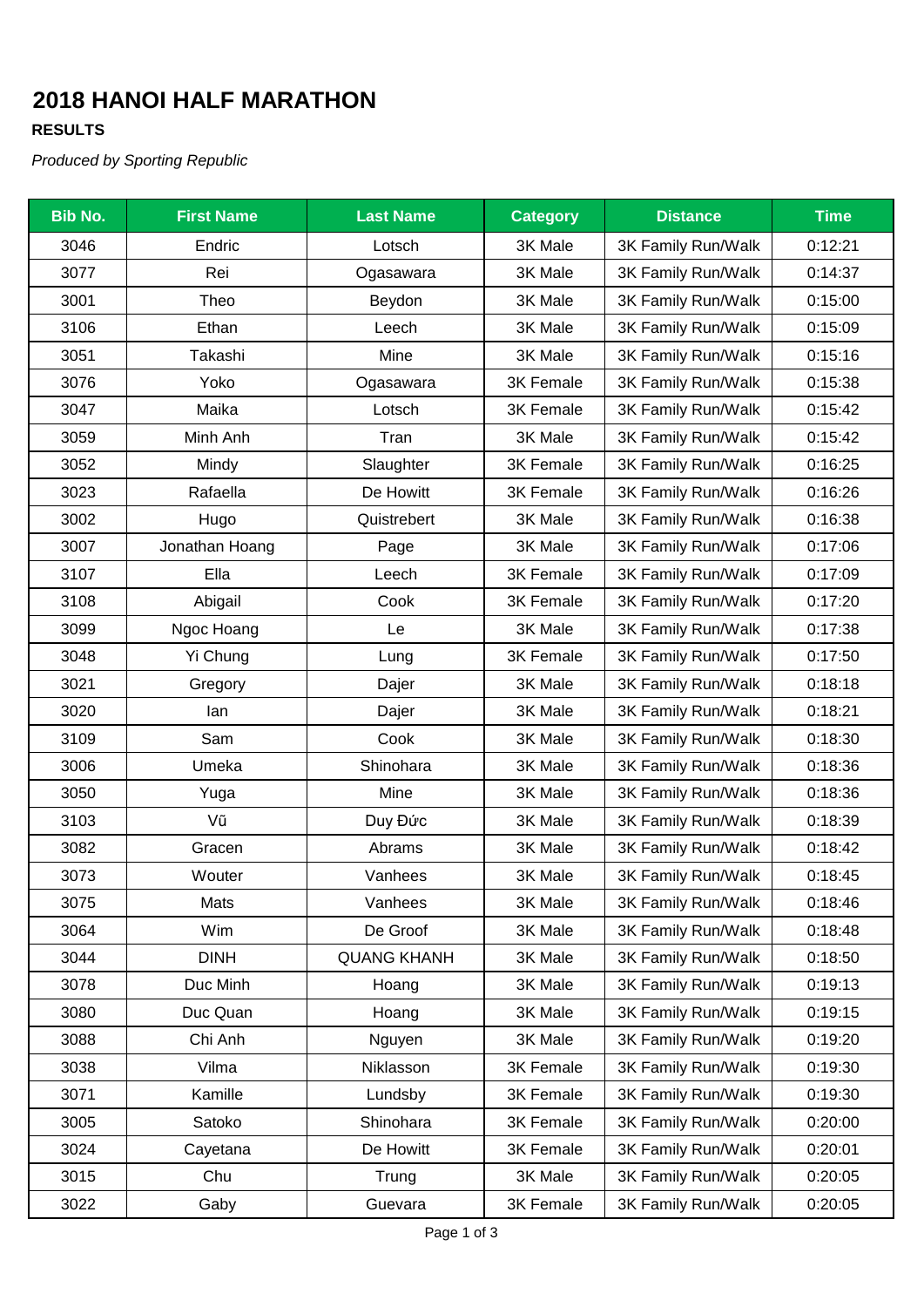# **2018 HANOI HALF MARATHON**

### **RESULTS**

*Produced by Sporting Republic*

| <b>Bib No.</b> | <b>First Name</b>   | <b>Last Name</b>  | <b>Category</b>  | <b>Distance</b>    | <b>Time</b> |
|----------------|---------------------|-------------------|------------------|--------------------|-------------|
| 3012           | Chu                 | Phuong Chi        | 3K Female        | 3K Family Run/Walk | 0:20:06     |
| 3053           | lan                 | Slaughter         | 3K Male          | 3K Family Run/Walk | 0:20:34     |
| 3062           | <b>Nhat Huy</b>     | Dao Nguyen        | 3K Male          | 3K Family Run/Walk | 0:20:36     |
| 3054           | Marcos              | Lyon              | 3K Male          | 3K Family Run/Walk | 0:20:57     |
| 3095           | Ha Phuong           | Nguyen            | 3K Female        | 3K Family Run/Walk | 0:21:00     |
| 3019           | <b>SANCHO</b>       | <b>DAVILA</b>     | 3K Male          | 3K Family Run/Walk | 0:21:17     |
| 3003           | Duong               | Duc Nguyen        | 3K Male          | 3K Family Run/Walk | 0:21:22     |
| 3008           | Thach               | Tran              | 3K Female        | 3K Family Run/Walk | 0:21:38     |
| 3070           | Mikkeline           | Lundsby           | 3K Female        | 3K Family Run/Walk | 0:21:38     |
| 3040           | tomoka              | watari            | 3K Female        | 3K Family Run/Walk | 0:21:46     |
| 3061           | <b>Fidel Oliver</b> | Caballero         | 3K Male          | 3K Family Run/Walk | 0:22:28     |
| 3094           | Ngoc My             | Nguyen            | 3K Female        | 3K Family Run/Walk | 0:22:28     |
| 3009           | Kien                | Ho Tri            | 3K Male          | 3K Family Run/Walk | 0:22:42     |
| 3087           | Thi Dieu Bich       | Nguyen            | 3K Female        | 3K Family Run/Walk | 0:23:14     |
| 3017           | Alegria             | Davila            | <b>3K Female</b> | 3K Family Run/Walk | 0:23:27     |
| 3083           | Merlina             | Casanova Villahoz | <b>3K Female</b> | 3K Family Run/Walk | 0:23:27     |
| 3090           | The Anh Minh        | Nguyen            | 3K Male          | 3K Family Run/Walk | 0:23:45     |
| 3068           | Ngoc Anh            | <b>NGUYEN</b>     | 3K Female        | 3K Family Run/Walk | 0:23:50     |
| 3104           | Vu Khoi             | Nguyen            | 3K Male          | 3K Family Run/Walk | 0:24:05     |
| 3086           | Anh Le              | Nguyen            | 3K Male          | 3K Family Run/Walk | 0:24:16     |
| 3049           | Jessica             | Chua              | 3K Female        | 3K Family Run/Walk | 0:25:26     |
| 3081           | Molly               | Moore             | 3K Female        | 3K Family Run/Walk | 0:25:51     |
| 3060           | Thi Cham            | Nguyen            | 3K Female        | 3K Family Run/Walk | 0:25:56     |
| 3069           | Katrine             | Lundsby           | 3K Female        | 3K Family Run/Walk | 0:26:29     |
| 3072           | Villa               | Lundsby           | 3K Female        | 3K Family Run/Walk | 0:26:29     |
| 3026           | Xuan                | Le Xuan           | 3K Male          | 3K Family Run/Walk | 0:26:42     |
| 3027           | Le                  | Le                | 3K Female        | 3K Family Run/Walk | 0:26:43     |
| 3089           | Song Van Anh        | Nguyen            | 3K Female        | 3K Family Run/Walk | 0:27:24     |
| 3093           | Hai Ngoc            | Nguyen            | 3K Female        | 3K Family Run/Walk | 0:27:29     |
| 3058           | Ligia               | Aliaga            | 3K Female        | 3K Family Run/Walk | 0:27:55     |
| 3018           | micaela             | davila            | 3K Female        | 3K Family Run/Walk | 0:27:58     |
| 3084           | Adina               | Casanova Villahoz | 3K Female        | 3K Family Run/Walk | 0:27:58     |
| 3035           | Viet Anh            | Nguyen            | 3K Male          | 3K Family Run/Walk | 0:28:35     |
| 3025           | Juan                | De Howitt         | 3K Male          | 3K Family Run/Walk | 0:30:51     |
| 3057           | Veronica Victoria   | Aliaga            | 3K Female        | 3K Family Run/Walk | 0:30:53     |
| 3036           | <b>Trong Khang</b>  | Nguyen            | 3K Male          | 3K Family Run/Walk | 0:31:20     |